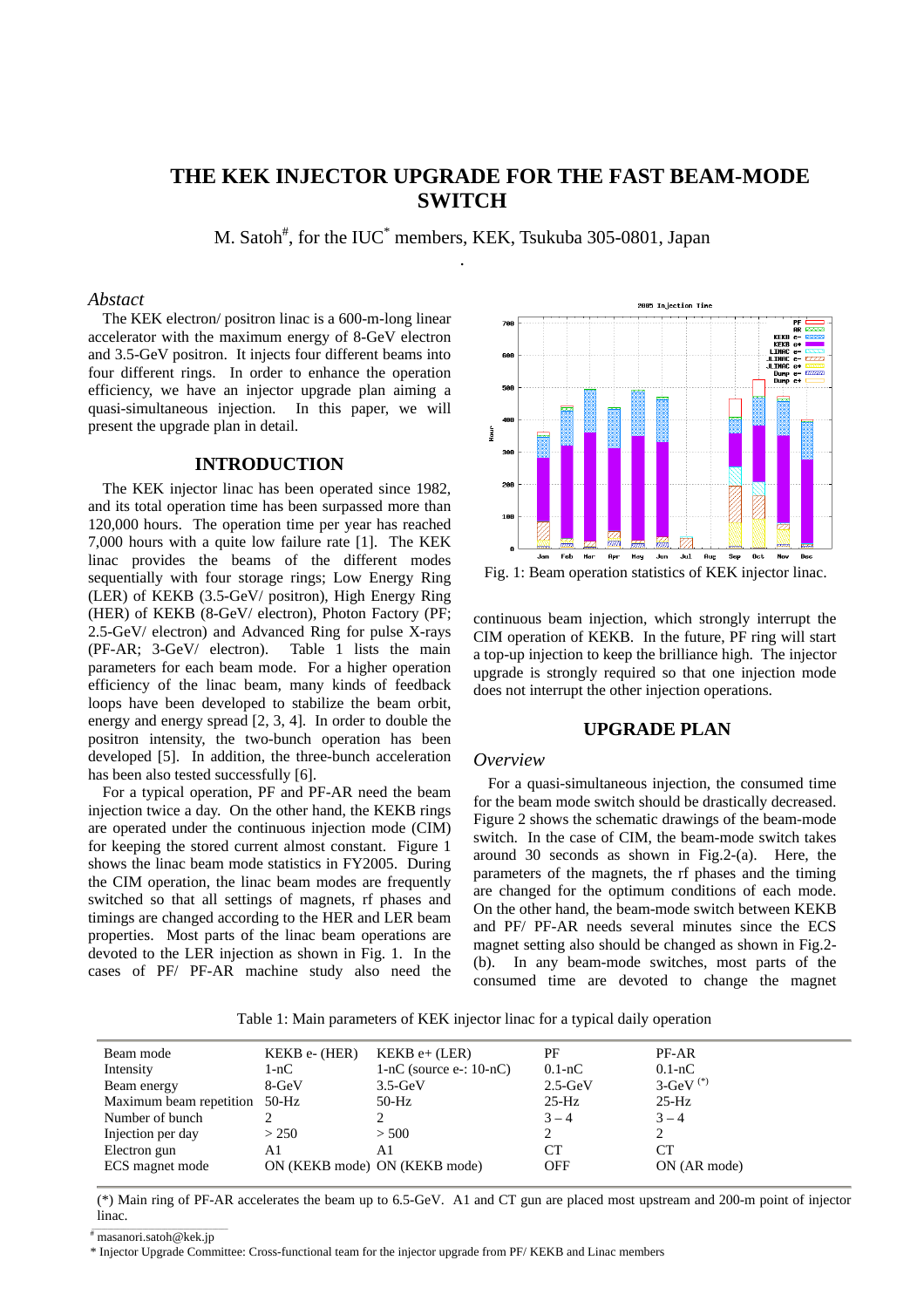



(c) Fast beam mode switch (After upgrade)

## Fig. 2: Schematic drawing of beam-mode switch

parameters. In our upgrade plan, we will use the common magnetic parameters for any beam modes, and the energy adjustment will be carried out by changing the low-level rf phases quickly. The KEK injector linac upgrade will be progressed by the following three phases. In the final stage of the upgrade, the linac beam-mode will be changed up to 50-Hz as shown in Fig.2-(c).

#### *Phase-I*

The purpose of the phase-I is constructing the new PF-BT line to shorten the beam-mode switch time between KEKB and PF. The original switch bending magnet was placed downstream of the ECS magnets as shown in Fig. 3. In order to bypass the ECS, a new DC bend (BM\_58) has been installed by removing one accelerating unit, and a new PF-BT line of 60-m-long has been constructed in the last summer [7]. For a compensation of the energy margin, the C-band accelerator unit can be available [8]. The many spare components were reused to save the const.

After the phase-I, the beam-mode switch between KEKB and PF does not need to change the ECS parameters, and the round trip mode switch time including PF injection is decreased to 2.5 min. from 5.5 min. in a typical case. In addition, the beam injection efficiency is increased as shown in Fig. 4. It is convinced that the radiation level caused by the beam losses is decreased.



Fig. 3: Arrangement of a new PF-BT line and ECS



Fig. 4: Beam injection efficiency [mA/sec/nC]

#### *Phase-II*

The phase-II aims to perform the fast beam-mode switch between KEKB electron and PF modes up to 50- Hz. Here, we will use the characteristic scheme called "Multi-Energy Linac" [9]. In this scheme, the common magnet settings for KEKB e- and PF modes are used instead of installing the pulsed magnets. The fast change of the beam energy is done by changing the low-level rf phases quickly. Though PF ring needs the 2.5-GeV electron, the beam is accelerated up to around 5-GeV in the multi-energy scheme. After then, the beam energy is adjusted to 2.5-GeV by using the deceleration phases. This method is effective for enlarging the common optics region. In this method, PF mode will also use the A1 gun instead of the CT gun. The result of a preliminary machine study using the multi-energy scheme has been already carried out, and its result shows that this scheme is feasible for a realistic operation.

The DC switch bend (BM\_58) magnet will be replaced by the pulsed magnet in this summer. The new pulsed bend and power supply are under tested. After the phase-II, the PF top-up operation will be available during the KEKB HER mode. For handling the complicated timing, the timing system will be upgraded in this summer [10]. A new BPM system also will be installed for a fast data acquisition up to 50-Hz [11].

#### *Phase-III*

In the phase-III, the fast beam-mode switch will include the positron beam operation. In the current operation, the positron target is controlled by a mechanical movement. For a fast mode switch, one solution is to build a target bypass line with the pulsed magnets. However, it seems to be difficult because of a space and a cost limit. In our plan, the positron target with a hole will be used, and the fast mode change between electron and positron will be performed with a fast control of the electron beam orbit.

For a feasibility study, a test target was installed as shown in Fig. 5. A centre of a hole is placed 4.5-mm apart from that of an amorphous tungsten target. The